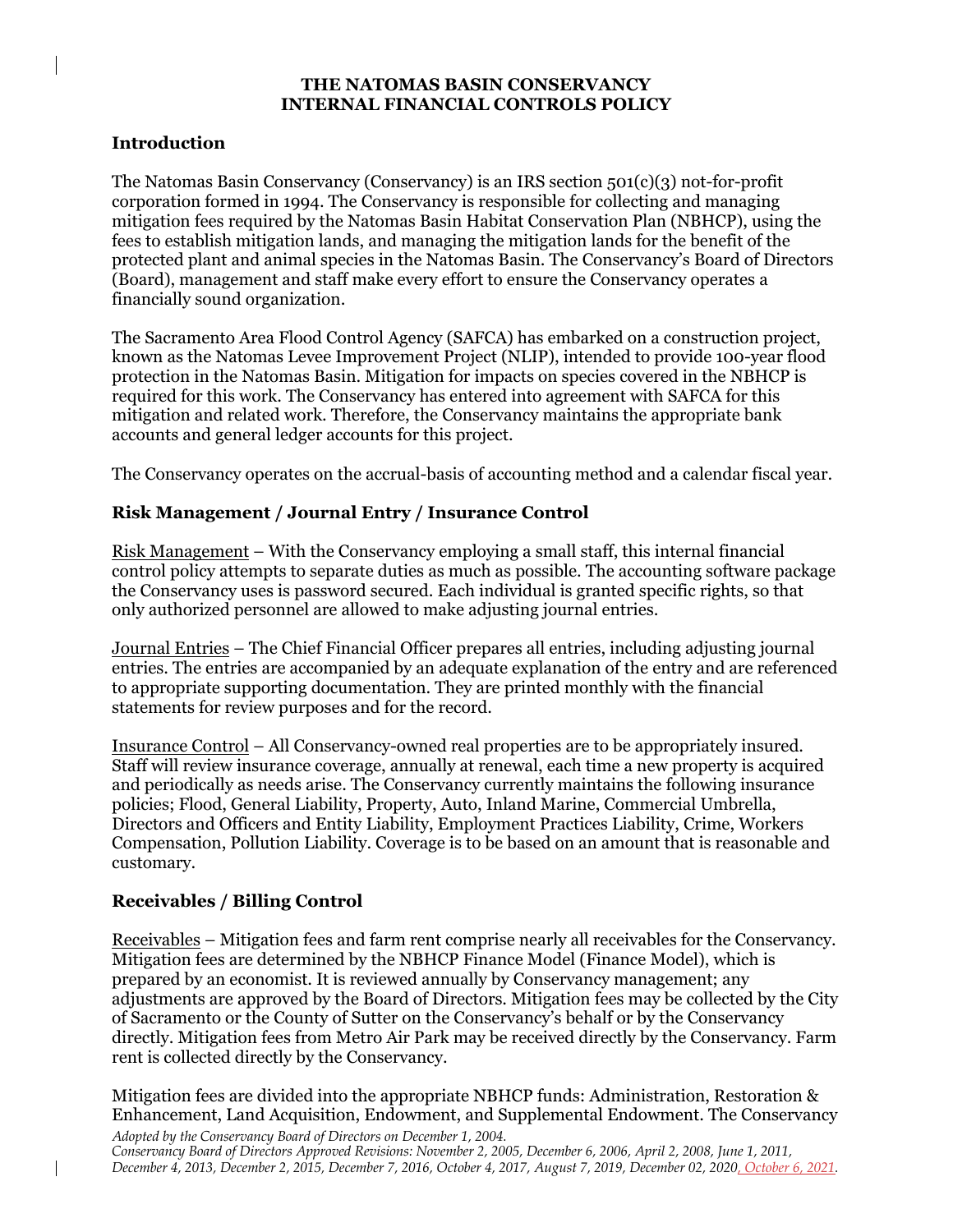adjusts the percentage that goes into each fund each year as it reviews and considers the re-calculation of the Finance Model.

 mitigation fees, which is required by City Council Ordinance for those projects over 50 acres, the In the instance a developer dedicates land in-lieu of paying the Land Acquisition portion of the transaction is recorded by journal entry.

 When land is dedicated, the amount recorded will be the cost of the land in a willing seller- willing buyer, fair market transaction. If for any reason the sales price is not deemed to be arrived at in a fair market transaction, a written Broker Opinion of Value or an appraisal will be conducted to assist in making such a determination.

 The Board is notified of all contributions; land dedications, cash donations or grants in excess of \$[10,000.00.](https://10,000.00) Adequate records are maintained of all contributions; land dedications, cash donations or grants.

The Executive Director negotiates and signs all contracts with tenant farmers.

 All other monies collected by the Conservancy are processed as follows: the front desk personnel endorsement stamp. In the front desk personnel's absence, the Chief Financial Officer will fulfill these duties. The Chief Financial Officer or front desk personnel may enter check payments into staff makes deposits. A copy of the deposit receipt issued by the bank is returned to the Executive Director to confirm that the deposit was made as per the original deposit slip prepared by the Chief Financial Officer. opens the mail, receives and records all checks, and endorses the checks with the Conservancy's the accounting system, prepare the deposit slip and make file copies of all checks. Conservancy

 All incoming checks are deposited soon after they are received. If for some reason they are not deposited the same day, they are stored in a locked file cabinet until they can be deposited.

 All incoming checks are also logged into the Cash Log spreadsheet by the front desk personnel. A Cash Log spreadsheet is maintained each fiscal year.

Billing – The Chief Financial Officer prepares invoices as needed. All billings are accurately recorded in the subsidiary records.

 All uncollectible receivables are approved for write-off by the Executive Director after written request is prepared by the Chief Financial Officer.

### **Payables / Procurement Control**

Payables – The Board approves all contracts over [\\$10,000.00.](https://10,000.00) The Executive Director or any officer of the corporation will sign all contracts with vendors and contractors. The Contracts and Compliance Manager maintains all original signed contracts.

 The Conservancy pays vendors from original invoice only. If an original invoice is not available, an invoice received by fax or email will be accepted. The original invoice and all supporting documents attached to the invoice are marked paid at time of payment. The front desk personnel reviews all invoices and enters them into the accounting system. The Chief Financial Officer reviews and prepares invoices for payment.

 The Accounting and Records Specialist maintains all receipts and statements for the corporate credit cards. All corporate credit card receipts will be submitted to the Accounting and Records Specialist in a timely manner. The Accounting and Records Specialist will match the receipts to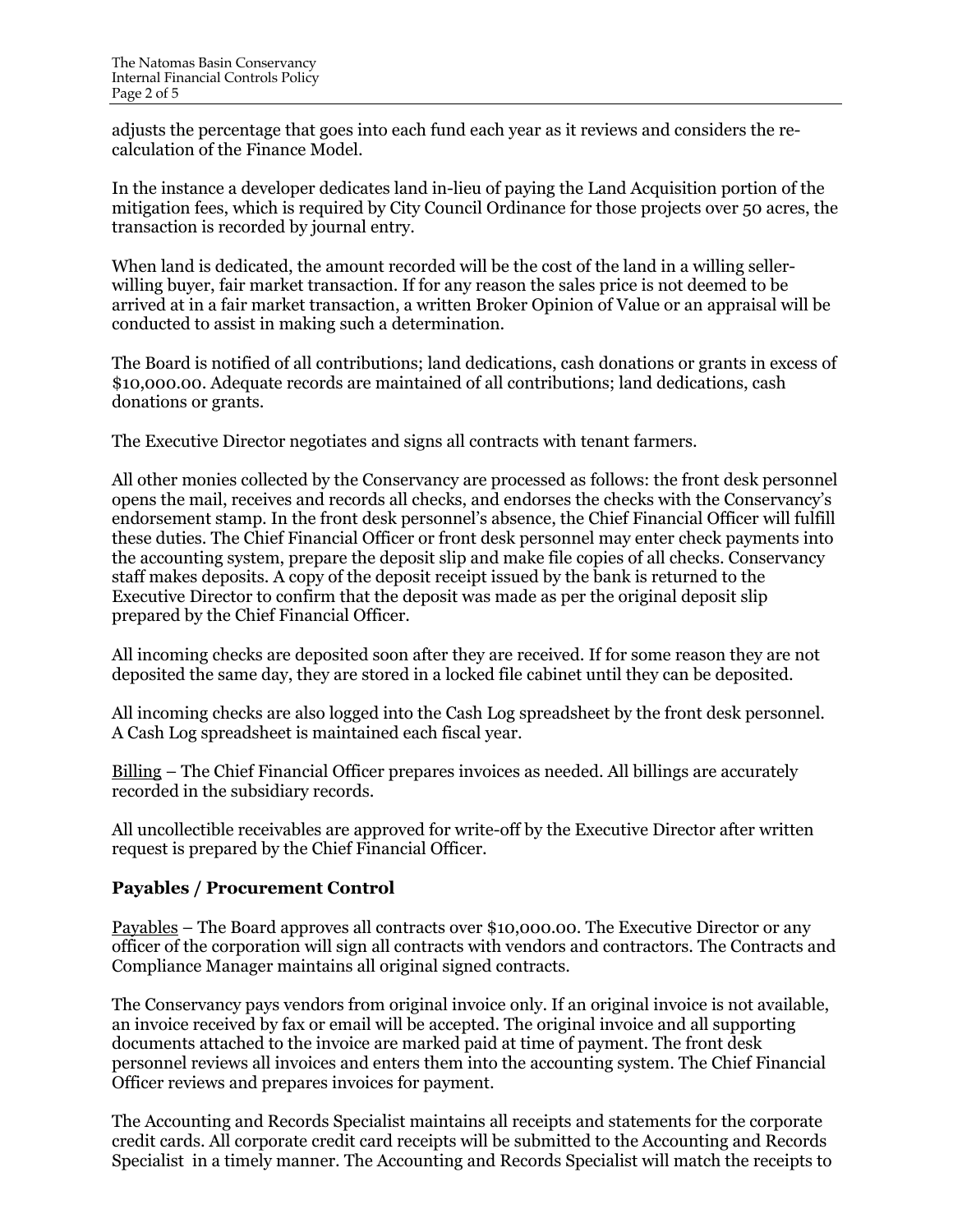Executive Director has a corporate credit card with a limit of \$[10,000.00](https://10,000.00) and the Contract and Compliance Manager has a corporate credit card with a limit of \$[10,000.00](https://10,000.00). No other employee has a corporate credit card. the original credit card statement and enter the charges into the accounting system. The Chief Financial Officer reviews the statements/receipts and prepares payment. Currently the

 The Executive Director reviews and approves all staff expenditures for reimbursement (i.e. mileage, parking, etc.). Mileage is reimbursed at the U.S. Internal Revenue Service rate, which is adjusted annually, unless specified otherwise.

Reimbursable expenditures for expenses, other than for health care insurance premiums, made be reviewed and approved by the Chair of the Board or his designee. Review and approval of by the Executive Director (by cash, personal check or personal credit card) over [\\$1,000.00](https://1,000.00) will these expenditures may be made via fax, email or in person.

 Accounts payable operations are as follows: the front desk personnel opens the mail, receives all attached to the original invoice, entered into the accounting software and given to the Chief Financial Officer. The Chief Financial Officer reviews all bills and prints checks. The Executive Director reviews all bills and signs checks. The Chief Financial Officer or front desk personnel marks all invoices and supporting documentation paid and files the original paid invoices. The front desk personnel mails all checks. invoices, and stamps all invoices as to the date received. All supporting documentation is

 Conservancy checks are pre-numbered and used in sequence. All blank checks are stored in a checks will be kept until the annual audit is complete. After the annual audit is complete the locked file cabinet. All spoiled checks are marked VOID and filed in a locked file cabinet. Spoiled spoiled checks will be destroyed.

 Procurement – The front desk personnel purchases all office supplies, Board meeting supplies and minor office equipment and maintains all supporting documentation to match with invoices when they are received. Acquisition prices are authorized and will be reconciled to actual amounts being invoiced by the vendor.

# **Cash Control**

 pre-approved additional authority is granted by the Board (i.e. monthly payments to contractors The Executive Director has signing authority for purchases up to \$[10,000.0025,000.00](https://10,000.0025,000.00), unless over [\\$10,000.0025,000.00](https://10,000.0025,000.00), payroll and rent).

 The establishing and terminating of any bank account on behalf of the Conservancy requires Board approval. Signatures on all Conservancy bank accounts include all Officers of the corporation and the Executive Director. The signature cards will be reviewed annually for new Officers.

 All bank account transfers and wire transfers require an initiator and an approver. The Chief Financial Officer initiates the transfer and the Executive Director and/or an Officer approves the transfer. Any funds transfer or wire transfer over \$[50,000.00](https://50,000.00) requires two approving signatures.

 The bank account reconciliation process is as follows: the front desk personnel opens the mail, receives all bank statements and date stamps the statements. The Chief Financial Officer or designee. may reconcile the statements. The Executive Director reviews and signs the bank account reconciliations. The Chief Financial Officer files the signed bank account reconciliations.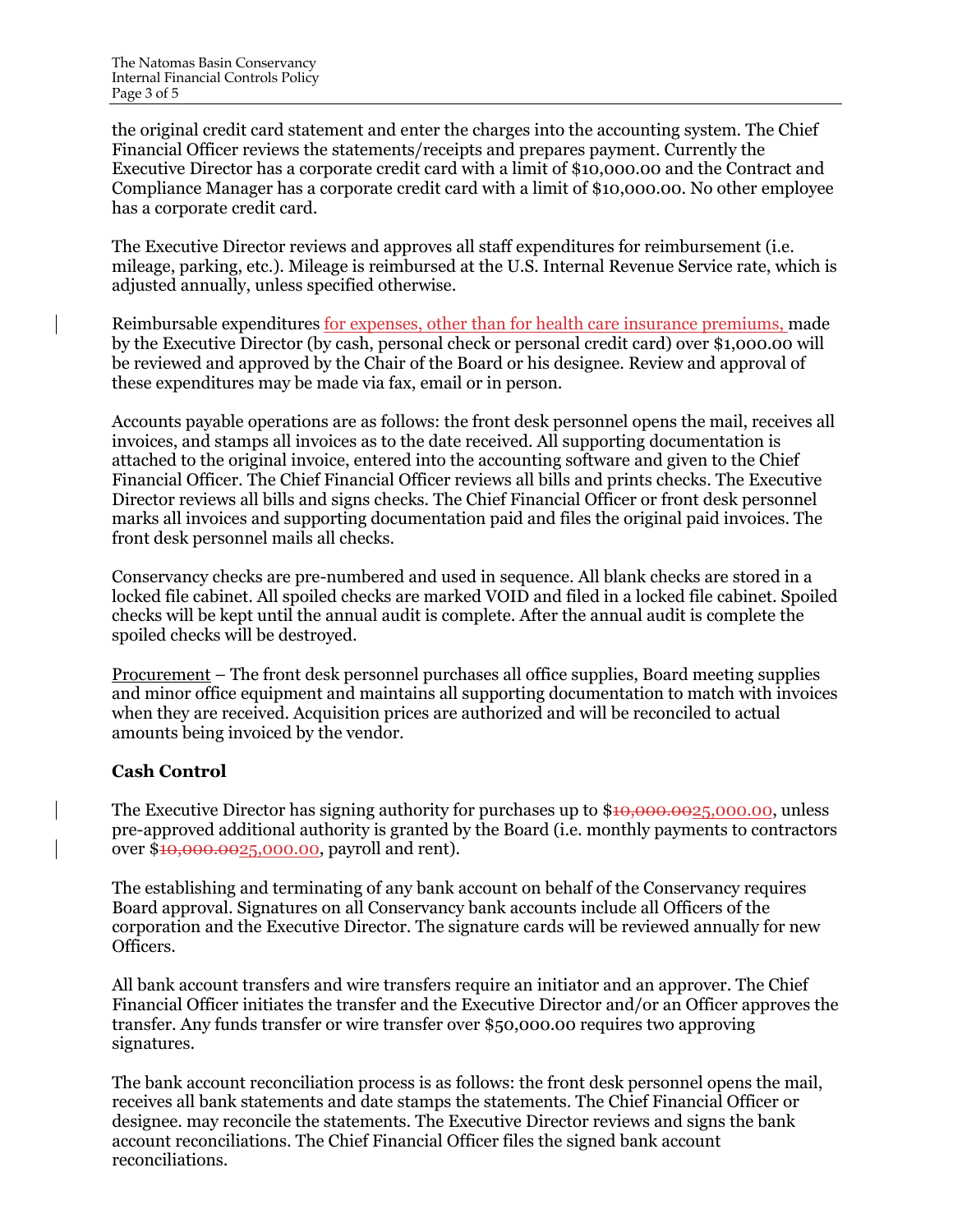Periodically the Executive Director requests unopened bank statements to open and review prior Reviewed," then return the statements to the Chief Financial Officer for reconciliation in the to the reconciliation process. The Executive Director will initial and mark "Opened and accounting system.

 The Conservancy receives most of its bank statements on a monthly basis with copies of all checks (front and back).

## **Month-End Close Procedures**

Bank statements are typically received by the 10<sup>th</sup> of the month; reconciliation will be complete by the 15<sup>th</sup> of the month; and any adjusting journal entries will be made by the 15<sup>th</sup> of the month.

### **Investment Control**

 The Conservancy currently has nine accounts: 1) a bank checking account for operating expenses; 2) a City of Sacramento Pool A account for incoming mitigation fees; 3) a U.S. Bank account for reserve funds; 4) a PayPal account for website donations; 5) a Wells Fargo Investment account for short-term investments; 6) a T. Rowe Price account for the Endowment Fund with investment advisor and 7) a T. Rowe Price account for the Supplemental Endowment Fund with investment advisor.

Fund with investment advisor.<br>All securities are held in the name of The Natomas Basin Conservancy. On a quarterly or as needed basis, the investment advisor will present statements for the endowment accounts and review them with the Board of Directors.

 The Natomas Basin Conservancy Investment Policy for Corporate Funds addresses investing for all operating corporate funds, which include Administrative, Restoration & Enhancement and Land Acquisition funds. The Natomas Basin Conservancy Endowment and Supplemental Endowment Investment Policy addresses investing for all Endowment and Supplemental Endowment Funds. In the Conservancy's agreement with SAFCA, SAFCA agrees to "invest the endowment pool pursuant to the same policies and procedures applicable to the other NBHCP endowment funds."

 A safe deposit box is held by the Conservancy at the downtown Wells Fargo Bank branch to store signed bylaws; and original Natomas Central Mutual Water Company stock certificates. Signers on the Conservancy's safe deposit box are the Executive Director, Chief Financial Officer and the several items, including but not limited to: original signed Articles of Incorporation; original Contracts and Compliance Manager.

 Daily off-site electronic back-ups are automatically performed by an Internet provider back-up service and onsite external hard drive. Historical back up CD's will be stored in the Conservancy's on-site fireproof cabinet.

# **Payroll Control**

 The Board reviews the Board per diem rate and budget annually. The Board approves the compensation package for the Executive Director. The Executive Director approves all employee pay rates within the Conservancy's budget approved by the Board each year.

 The bi-monthly payroll process is as follows: the Conservancy staff payroll is scheduled with a payroll service for process the 15<sup>th</sup> and the last day of the month. All timesheets are submitted to the Chief Financial Officer for processing. The Chief Financial Officer reviews payroll reports